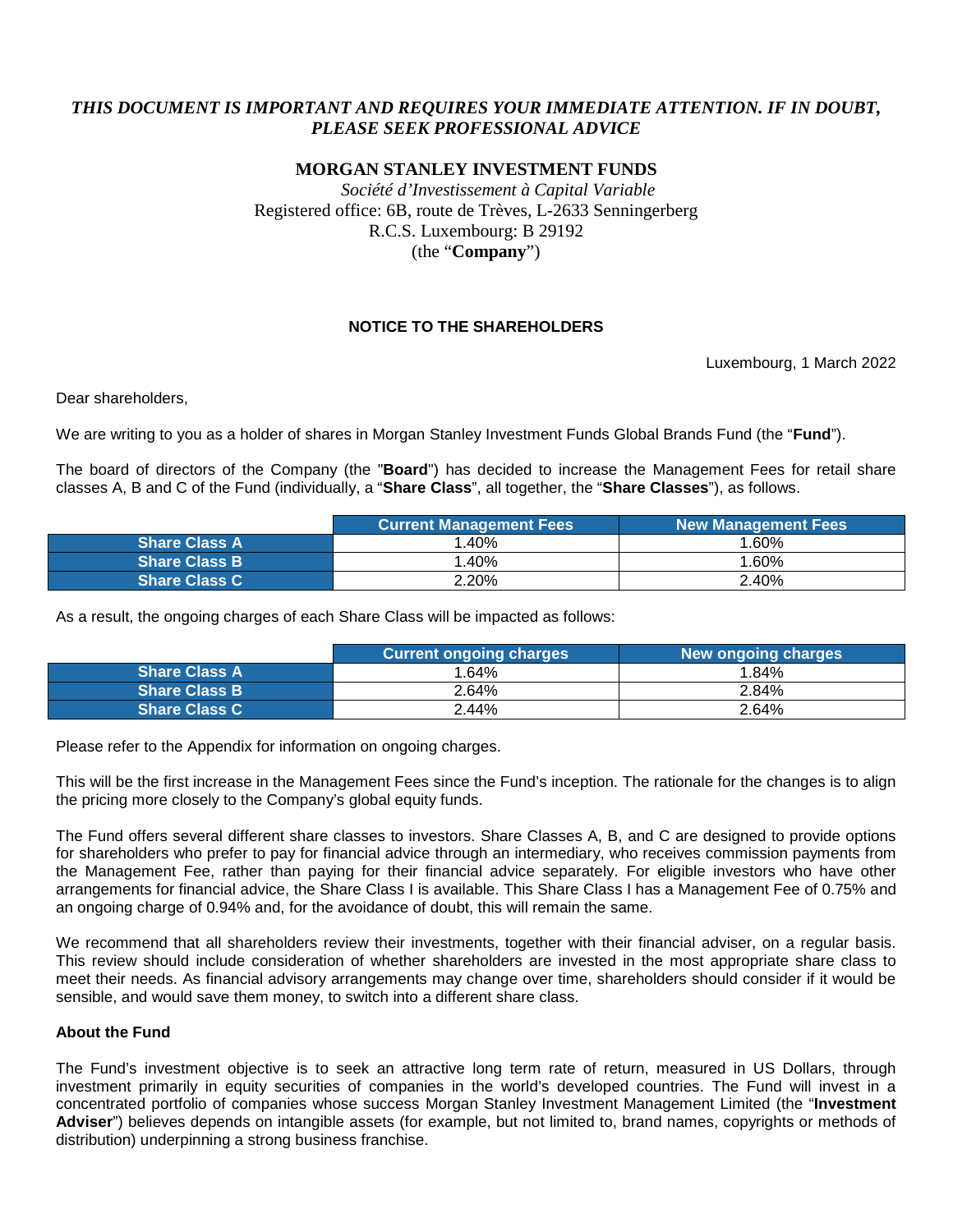The Investment Adviser believes a portfolio of high quality, well managed companies has the potential to generate attractive long-term performance with reduced downside participation in challenging markets. The Investment Adviser focuses on the sustainability and direction of future returns, as it believes that companies with the ability to grow at sustainably high returns on operating capital with low volatility should compound over the long term.

The investment strategy is designed to outperform in absolute down markets and conversely may underperform in sharply up absolute markets as in recent years. However, since its inception on 30 October 2000, the Fund has provided strong returns over the long-term, outperforming the MSCI World Net Index, which the Fund measures its performance against.





#### **Share Class Returns as of 31 December 2021**

|                            | N       |               |        |        |        |         |                                  |
|----------------------------|---------|---------------|--------|--------|--------|---------|----------------------------------|
|                            |         |               |        | 3 Year | 5 Year | 10 Year | <b>Since</b><br><b>Inception</b> |
| <b>Fund</b>                | 1 Month | <b>Months</b> | 1 Year | Ann    | Ann    | Ann     | Ann                              |
| <b>Share Class A</b>       | 6.02    | 9.23          | 21.45  | 20.38  | 16.25  | 12.63   | 10.77                            |
| <b>Share Class B</b>       | 5.93    | 8.96          | 20.23  | 19.18  | 15.10  | 11.51   | 9.68                             |
| <b>Share Class C</b>       | 5.95    | 9.02          | 20.48  | 19.42  | 15.33  | 11.73   | 11.36 <sup>1</sup>               |
| MSCI World Net Index (USD) | 4.27    | 7.77          | 21.82  | 21.70  | 15.03  | 12.70   | 6.51                             |

**Returns (%)**

Note 1: Share Class C inception date is 15 December 2009. MSCI World Net Index returns shown since inception of the Fund on 30 October 2000. The annualised returns of the MSCI World Net Index (USD) since 15 December 2009 are 11.02%.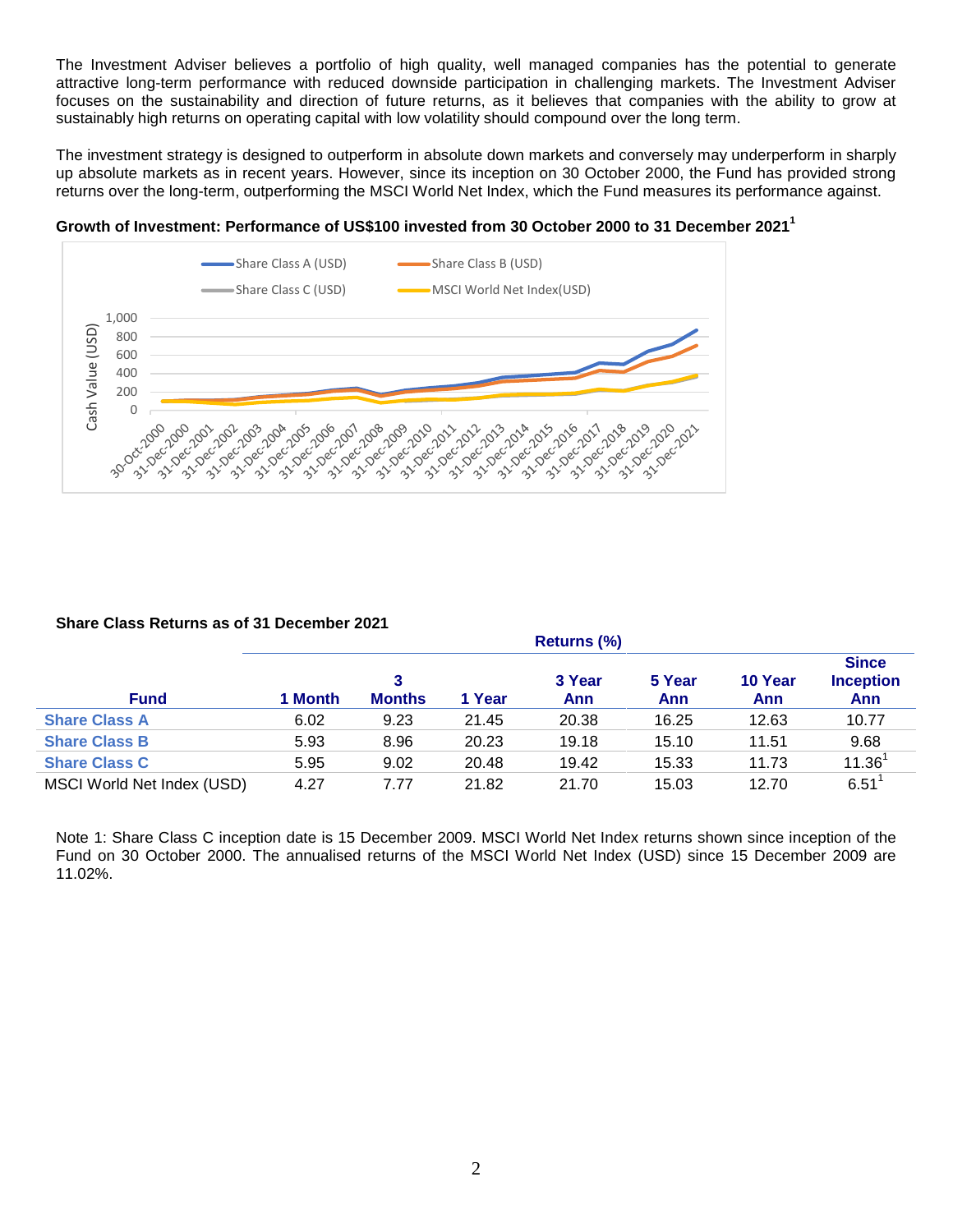#### **Share Class Returns Over Last 5 Calendar Years**

|                            | Returns (%) |       |       |        |       |
|----------------------------|-------------|-------|-------|--------|-------|
| <b>Fund</b>                | 2021        | 2020  | 2019  | 2018   | 2017  |
| <b>Share Class A</b>       | 21.45       | 11.91 | 28.36 | (2.72) | 25.12 |
| <b>Share Class B</b>       | 20.23       | 10.80 | 27.08 | (3.69) | 23.88 |
| <b>Share Class C</b>       | 20.48       | 11.02 | 27.33 | (3.51) | 24.14 |
| MSCI World Net Index (USD) | 21.82       | 15.90 | 27.67 | (8.71) | 22.40 |

\*\*\*\*

#### **Your options**

**1.** If you are happy to remain invested in the Fund and in your current Share Class, you do not need to take any action. The changes will automatically go into effect for the above-mentioned Share Classes as of 1 April 2022.

**2.** If you disagree with the change noted above, you may either:

**a)** Convert your Shares into another Share Class of the Fund or into another Fund. Any applications for conversion must be received by 1 pm CET on 31 March 2022 and be made in accordance with section 2.4 "*Conversion of Shares*" of the Prospectus. Please ensure that you read the Key Investor Information Document ("**KIID**") for any Fund that you are considering converting into and seek advice from your financial adviser if you are unsure about the action you should take.

Or,

**b)** Redeem your investment. Any applications for redemption must be received by 1 pm CET on 31 March 2022.

Conversions or redemptions will be processed free of charge, with the exception of any applicable Contingent Deferred Sales Charges ("**CDSC**"), at the relevant net asset value per share on the Dealing Day on which the relevant shares are redeemed or converted, in accordance with the terms of the Prospectus.

> \* \* \*

A copy of the current Prospectus is available upon request at the registered office of the Company.

Capitalized terms used in this notice shall have the same meaning ascribed to them in the current prospectus, unless the context otherwise requires.

The Board accepts responsibility for the accuracy of the information contained in this notice. The Prospectus and the relevant KIID are available to investors, free of charge, at the registered office of the Company or at the offices of foreign representatives.

Should you have any questions or concerns about the foregoing, please contact the Company at its registered office in Luxembourg or the representative of the Company in your jurisdiction. You should inform yourself of, and where appropriate take advice on, the tax consequences of the foregoing in your country of citizenship, residence or domicile.

Yours faithfully,

The Board